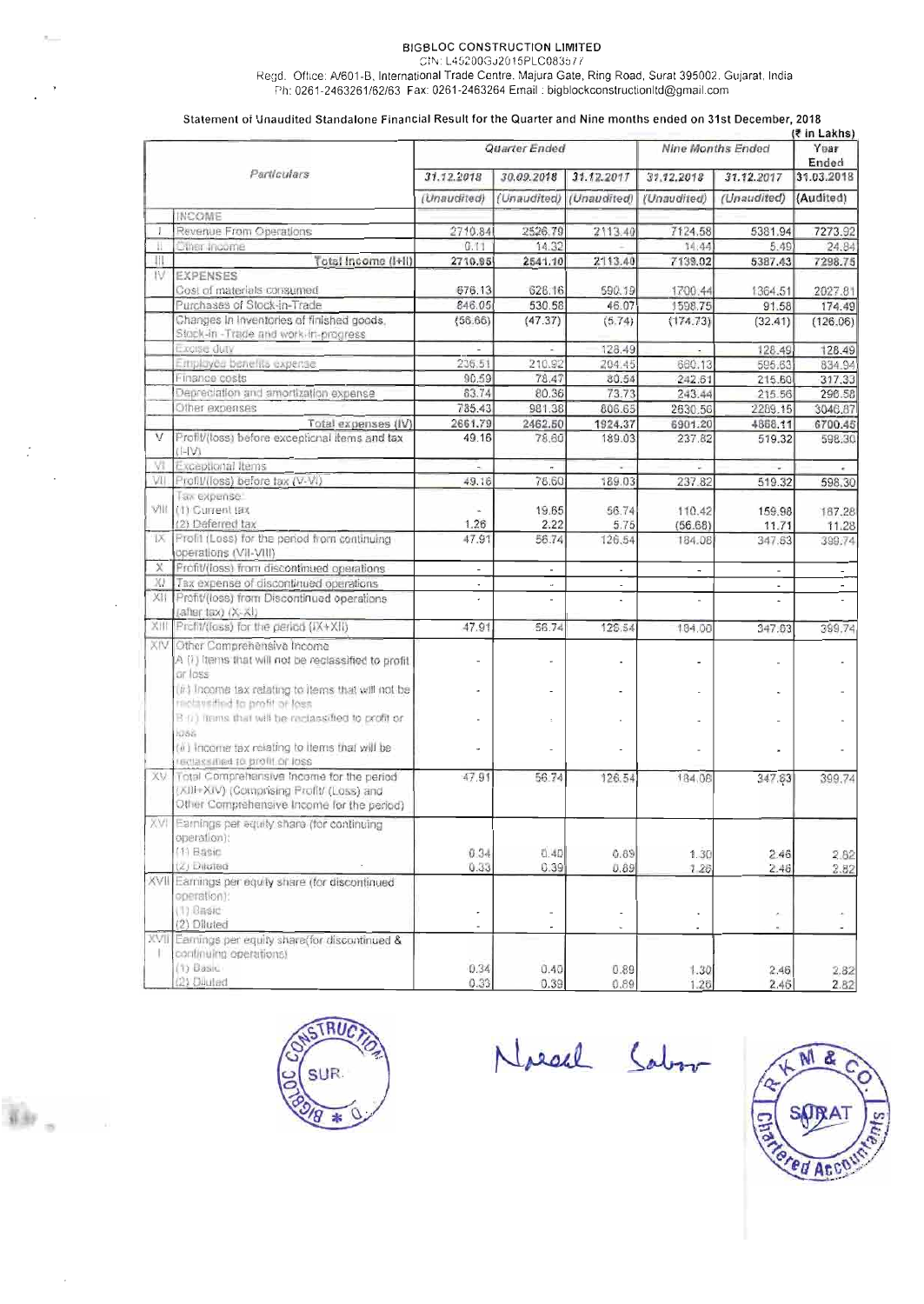#### **NOTES:-**

- 1 The above Unaudited Standalone Financial Results for the Quarter and Nine months ended 31st December, 2018 were reviewed by the Audit Committee and thereafter approved at the meeting of the Board of Directors of the Company held on 13th February 2019.
- 2 The Board of Directors at its meeting held on May 25, 2018 approved allotment of 500,000 (Five lakhs) warrants convertible into equivalent number of equity shares on preferential baas. The effect **of** the **same** has been given In Dlluted EPS **af me** financial **results.**
- $3(0)$  The Company has acquired a wholly owned Subsidiary, namely Starbigbloc Building Material Private Limited (Formerly known as Hilltop Concrete Private Limited) with effect from 25th October 2018.
- (ii) The **ngWly** acquired Subsidiary la worklng at **90%** capacity.
- (iii) In terms of Regulation 33(3)(b)(i) of the SEBI (Listing Obligations and Disclosure Requirements) Regulations, 2015, the Company is furnishing Standalone Financial Results for third quarter of the Financial year 2018-19 and in case of fourth quarter and year ended 31st **March** 2019, the **Company** shall furnish Consolidated Results.
- **4** The Company has not made any provision for Income **tax** In the Current **quarter** as sufficient **provision had** ban done till six months ended 30th September 2018
- **5** The Company has only **me wgment (A4C** Block), **therefore** segment reporting **is** not applicable.
- **6** The **Fgures** of **quarter ended** on 31st **December,** 2018 are **be** balancing figures **btwean** year to date (Nine months) **tlgures up** to **the**  third quarter ended **tl 3lst** December, **2018 and published unaudited Qgures** in respect **of** the hatf **year ended on** 30th September, **2W8.**
- **7 Flguree of previous period** have been **regrouped1** reclassified **wherever** necessary to facilitate comparison.

Place: Surat Date: 13th February 2019



**FOR BIGBLOC** CONSTRUCTION **LIMITED** 

**Naresh Saboo Managing Director** 

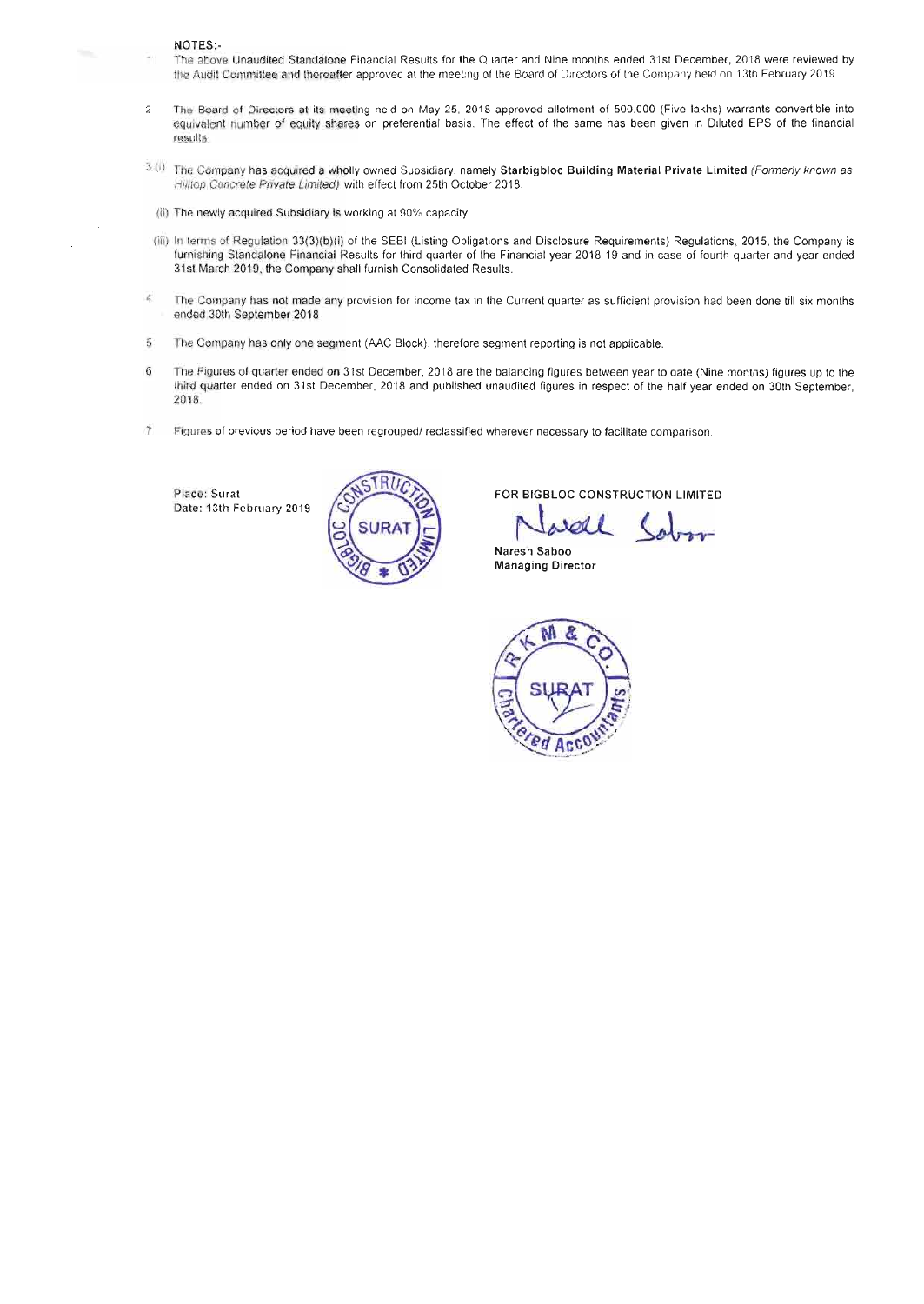# **RKM** & *CO. Chartered Accountants*



X.

*Ted Ac* 

## **TNDEPENDENT AUDITOR'S LIMITED REVlEW REPORT** '

## To, , Board **of Directors of BIGBLOC CONSTRUCTION LIMITED**

- **1. We have reviewed the unaudited** financial **.results of BIGBLOC CONSTRUCTION LIMITED** ('the Company') for the quarter and nine months ended December 31, 2018 **which are included in the accompanying 'Unaudited Standalone Financial** Results **for the Quarter and** Nine **Months Ended December 3 1, 201 8' (the "Statement"). The Statement** has **been prepared by the Company pursuant to Regulation 33 of the Securities and Exchange**  Board of India (Listing Obligations and Disclosure Requirements) Regulations, 2015 (the **"Listing Regulations, 2015"), which has been initialed by us for identification purposes.**
- ' *2.* **The Statement is the responsibility** of *the* **Company's management and has** been **approved by the Board of Directors. Our responsibility is** to **issue** a **report on the Statement based on our review.**
- **3. We conducted our review in accordance with the Standards on Review Engagement** (SRE) 2410, "Review of Interim Financial Information Performed by the Independent Auditor of the **Entity" issued by the** Institute **of Chartered Accountants** of **India.** This **standard requires that we plan and perform the review to obtain moderate assurance as to whether the financial**  . statements **are free of material misstatement.**
- **4. A review of interim financial information. is limited primarily to inquiries of company personnel** and analytical **procedures applied to financial data and** thus **provides less assurance**  than **an audit. We have** not **performed an** audit **and accordingly, we do not express an audit opinion.**

**a 40 1, Trividh Chambers,** Ring **Road, Surat** - **395002**  (T) :- **(0261) 232241 1,2326578** (E) :- **13anincometax@gnail.com**